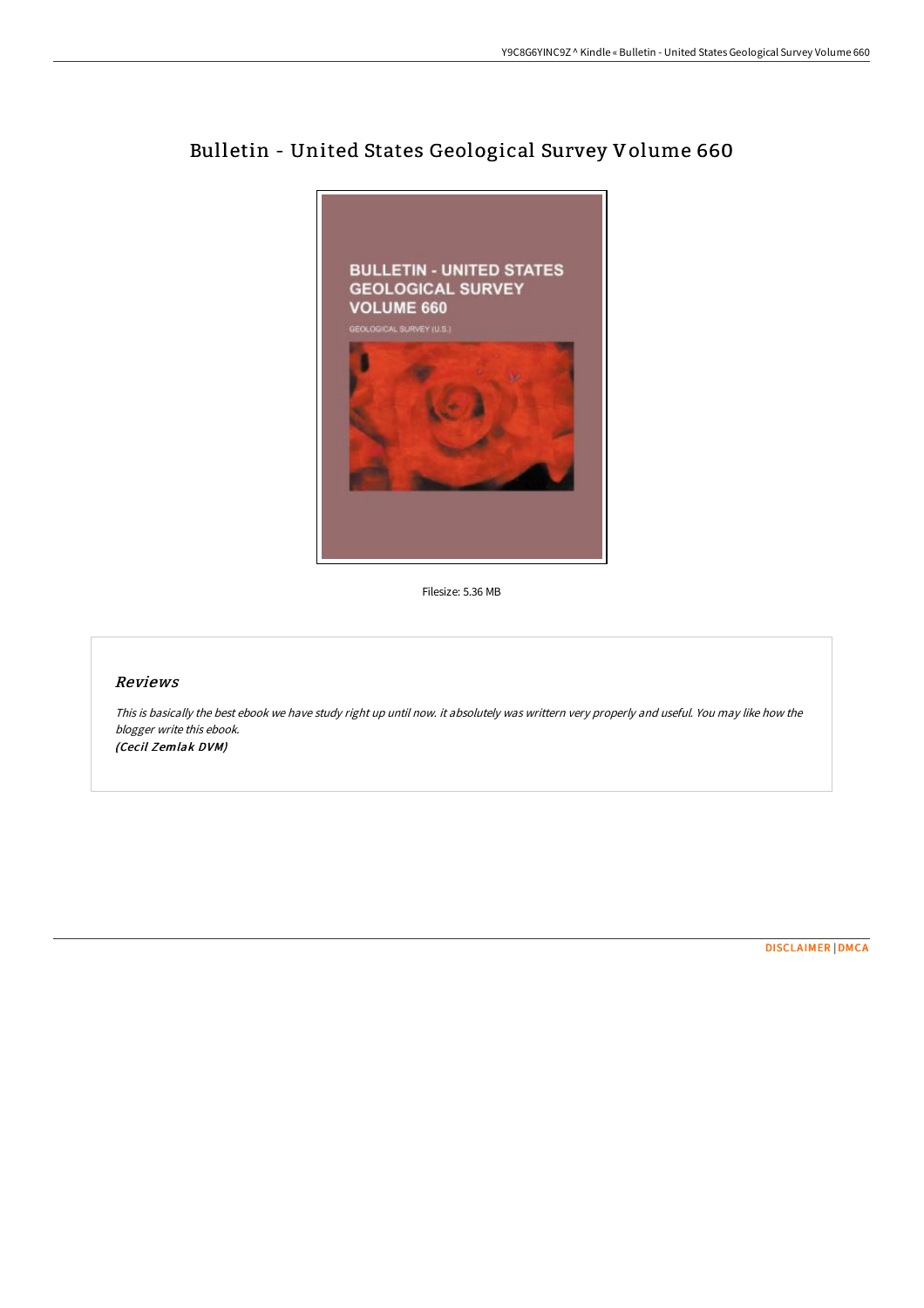## BULLETIN - UNITED STATES GEOLOGICAL SURVEY VOLUME 660



To download Bulletin - United States Geological Survey Volume 660 eBook, please refer to the hyperlink under and download the document or have access to other information that are in conjuction with BULLETIN - UNITED STATES GEOLOGICAL SURVEY VOLUME 660 book.

Rarebooksclub.com, United States, 2012. Paperback. Book Condition: New. 246 x 189 mm. Language: English . Brand New Book \*\*\*\*\* Print on Demand \*\*\*\*\*.This historic book may have numerous typos and missing text. Purchasers can download a free scanned copy of the original book (without typos) from the publisher. Not indexed. Not illustrated. 1918 Excerpt: .and a belt of kyanite gneiss lies a few yards west of the tin deposits. Cassiterite-bearing pegmatite was found in the prospects, but only a few pieces of this ore, of medium grade, were left on the surface at the time of examination. HASTINGS PROSPECT. The H. P. Hastings prospect is about half a mile northeast of the Stroup and Rayfield prospects, or 2 miles S. 65 W. of Landers Chapel. It was opened by a 14-foot shaft and a crosscut trench. Cassiterite-bearing pegmatite was found on the surface for a distance of about 100 feet in a northeasterly direction. The country rock consists of interbedded hornblende schist and kyanitic mica gneiss, which strike northeast and have a high northwest dip. The pegmatite is apprpximately conformable with the bedding of the inclosing rock. The ore is medium grained and carries a large percentage of quartz, a little feldspar, mica, and fine cassiterite. BALDWIN AND ALLEN PROSPECTS. The prospects of J. Baldwin and J. R. Allen are a third of a mile northwest of the Hastings prospect, or 2 miles S. 73 W. of Landers Chapel. They are on opposite sides of the public road, the Baldwin prospect about 80 yards southwest of the road and the Allen prospect about 150 yards N. 55 E. from the Baldwin prospect. A 45-foot shaft was sunk at the Baldwin prospect, and a few blasts were made in the outcrop. Two pits, now partly filled up, were made at the...

A Read Bulletin - United States [Geological](http://www.bookdirs.com/bulletin-united-states-geological-survey-volume--30.html) Survey Volume 660 Online  $\blacksquare$ Download PDF Bulletin - United States [Geological](http://www.bookdirs.com/bulletin-united-states-geological-survey-volume--30.html) Survey Volume 660